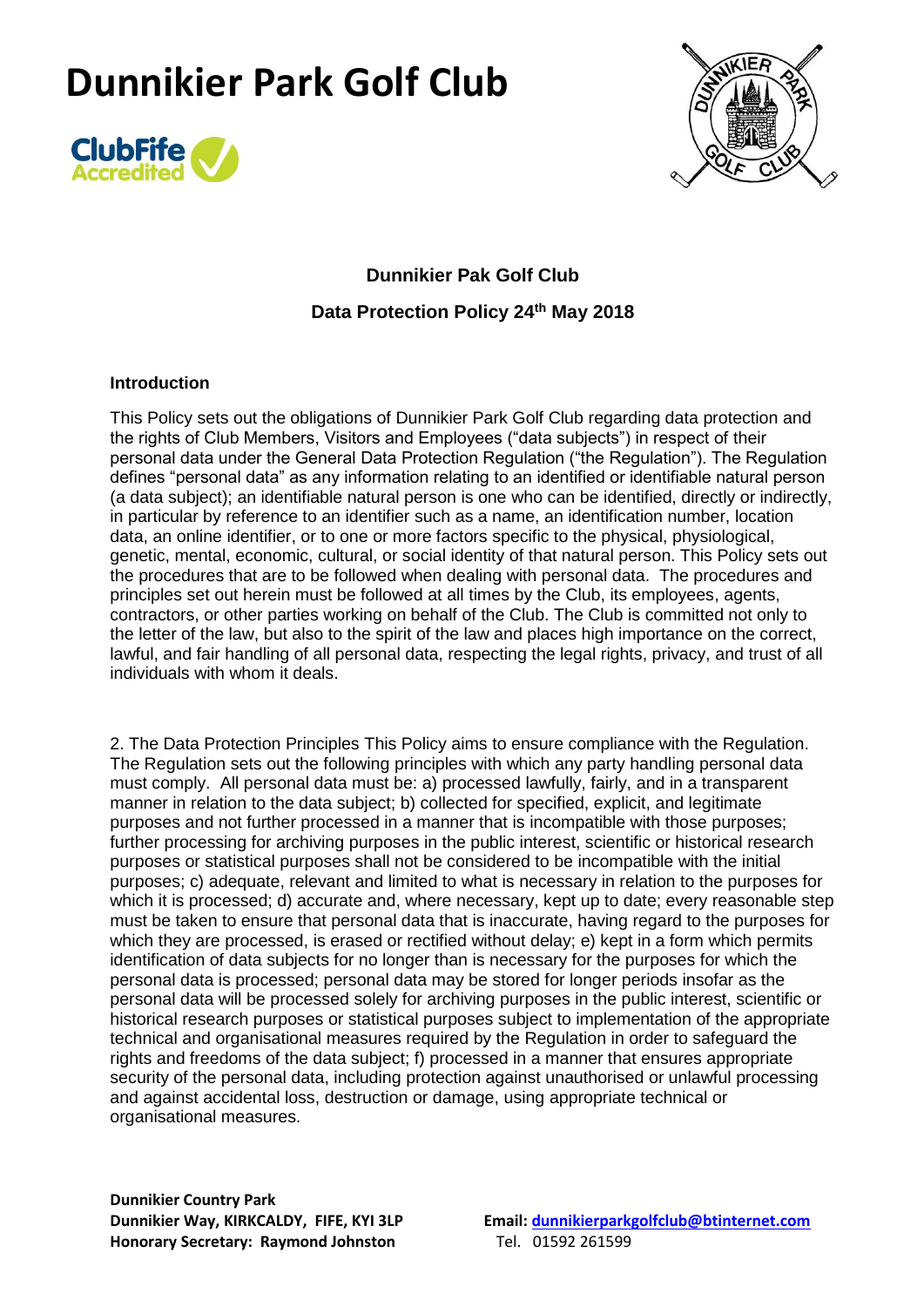



3. Lawful, Fair, and Transparent Data Processing The Regulation seeks to ensure that personal data is processed lawfully, fairly, and transparently, without adversely affecting the rights of the data subject. The Regulation states that processing of personal data shall be lawful if at least one of the following applies: a) the data subject has given consent to the processing of his or her personal data for one or more specific purposes; b) processing is necessary for the performance of a contract to which the data subject is a party or in order to take steps at the request of the data subject prior to entering into a contract; c) processing is necessary for compliance with a legal obligation to which the controller is subject; d) processing is necessary to protect the vital interests of the data subject or of another natural person; e) processing is necessary for the performance of a task carried out in the public interest or in the exercise of official authority vested in the controller; f) processing is necessary for the purposes of the legitimate interests pursued by the controller or by a third party, except where such interests are overridden by the fundamental rights and freedoms of the data subject which require protection of personal data, in particular where the data subject is a child.

4. Processed for Specified, Explicit and Legitimate Purposes

4.1 The Club collects and processes the personal data set out in Part 21 of this Policy. This may include personal data received directly from data subjects (for example, contact details used when a data subject communicates with us) and data received from third parties (for example, HMRC tax codes).

4.2 The Club only processes personal data for the specific purposes set out in Part 21 of this Policy (or for other purposes expressly permitted by the Regulation). The purposes for which we process personal data will be informed to data subjects at the time that their personal data is collected, where it is collected directly from them, or as soon as possible (not more than one calendar month) after collection where it is obtained from a third party.

4.3 The Club recognising the different characteristics applicable to the differing data subjects and purposes of processing, as set out in Part 21. The following reasons for processing data apply.

(a) Adult memberships - The Club processes the personal data recognising the Legitimate Interests of the membership, and has completed a Legitimate Interests Assessment - Appendix A.

(b) Adult members assisting with Junior golf development - In respect of these members completing a Child Protection Disclosure application, a copy of this application will be retained to meet legal obligations.

(c) Junior Memberships - The Club will only process the data of junior members (under age 17) with the consent of the parent or guardian of the child.

(d) Visitors - The Club will seek the consent of playing visitors to process their data for within a two year limited period.

(e) Members/Visitors - any accidents, either on the course or in the Clubhouse, will be reported under the Clubs health & safety procedures, with any medical information retained by the Club in the interests of the member/visitor concerned.

**Dunnikier Country Park Honorary Secretary: Raymond Johnston** Tel. 01592 261599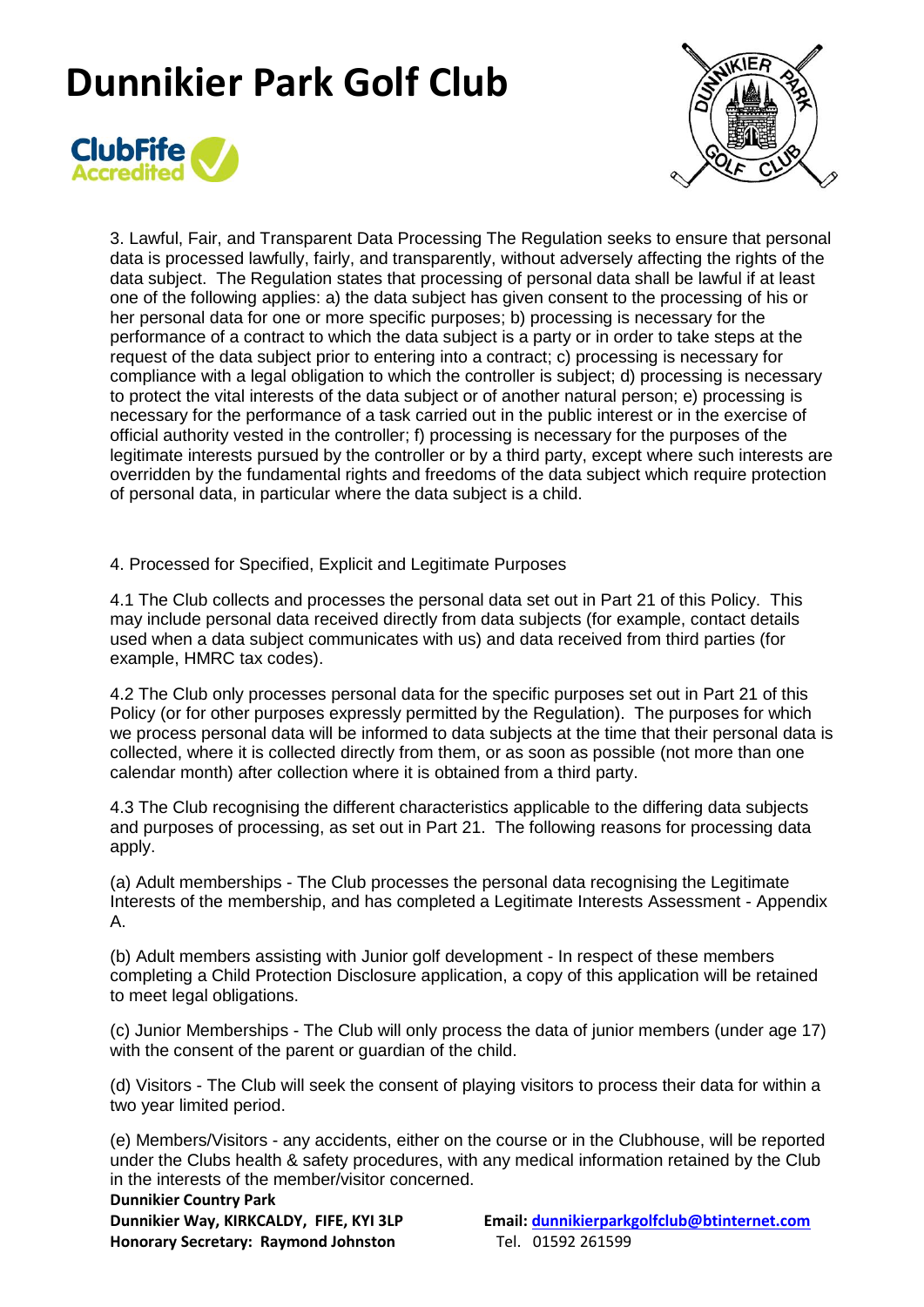



(f) Employees - The Club processes the personal data under the contract of employment.

5. Adequate, Relevant and Limited Data Processing The Club will only collect and process personal data for and to the extent necessary for the specific purpose(s) informed to data subjects as under Part 4, above.

6. Accuracy of Data and Keeping Data Up To Date.

The Club aims to ensure that all personal data collected and processed is kept accurate and upto-date. Data subjects will be reminded annually to advise the Club of any changes to the personal data held in the Club records, and will be encouraged to check and amend their personal details using the Club Hub on the Club website. Where any inaccurate or out-of-date data is found, all reasonable steps will be taken without delay to amend or erase that data, as appropriate.

### 7. Timely Processing

The Club shall not keep personal data for any longer than is necessary in light of the purposes for which that data was originally collected and processed. When the data is no longer required, all reasonable steps will be taken to erase it without delay.

#### 8. Secure Processing

The Club shall ensure that all personal data collected and processed is kept secure and protected against unauthorised or unlawful processing and against accidental loss, destruction or damage. Further details of the data protection and organisational measures which shall be taken are provided in Parts 22 and 23 of this Policy.

### 9. Accountability

9.1 The Club will not appoint a data protection officer, as defined in the Regulation.

9.2 The Club Secretary shall keep written internal records of all personal data collection, holding, and processing, which shall incorporate the following information: a) The name and details of any applicable third party data controllers and any applicable third party data processors; b) The purposes for which the Club processes personal data; c) Details of the categories of personal data collected, held, and processed by the Club; and the categories of data subject to which that personal data relates; d) Details (and categories) of any third parties that will receive personal data from the Club; e) Details of any transfers of personal data to non-EEA countries including all mechanisms and security safeguards; f) Details of how long personal data will be retained by the Club; and g) Detailed descriptions of all technical and organisational measures taken by the Club to ensure the security of personal data.

10. Privacy Impact Assessments The Club shall carry out Privacy Impact Assessments when and as required under the Regulation. Privacy Impact Assessments shall be overseen by the Club Manager and shall address the following areas of importance:

10.1 The purpose(s) for which personal data is being processed and the processing operations to be carried out on that data;

10.2 Details of the legitimate interests being pursued by the Club;

**Dunnikier Country Park Honorary Secretary: Raymond Johnston** Tel. 01592 261599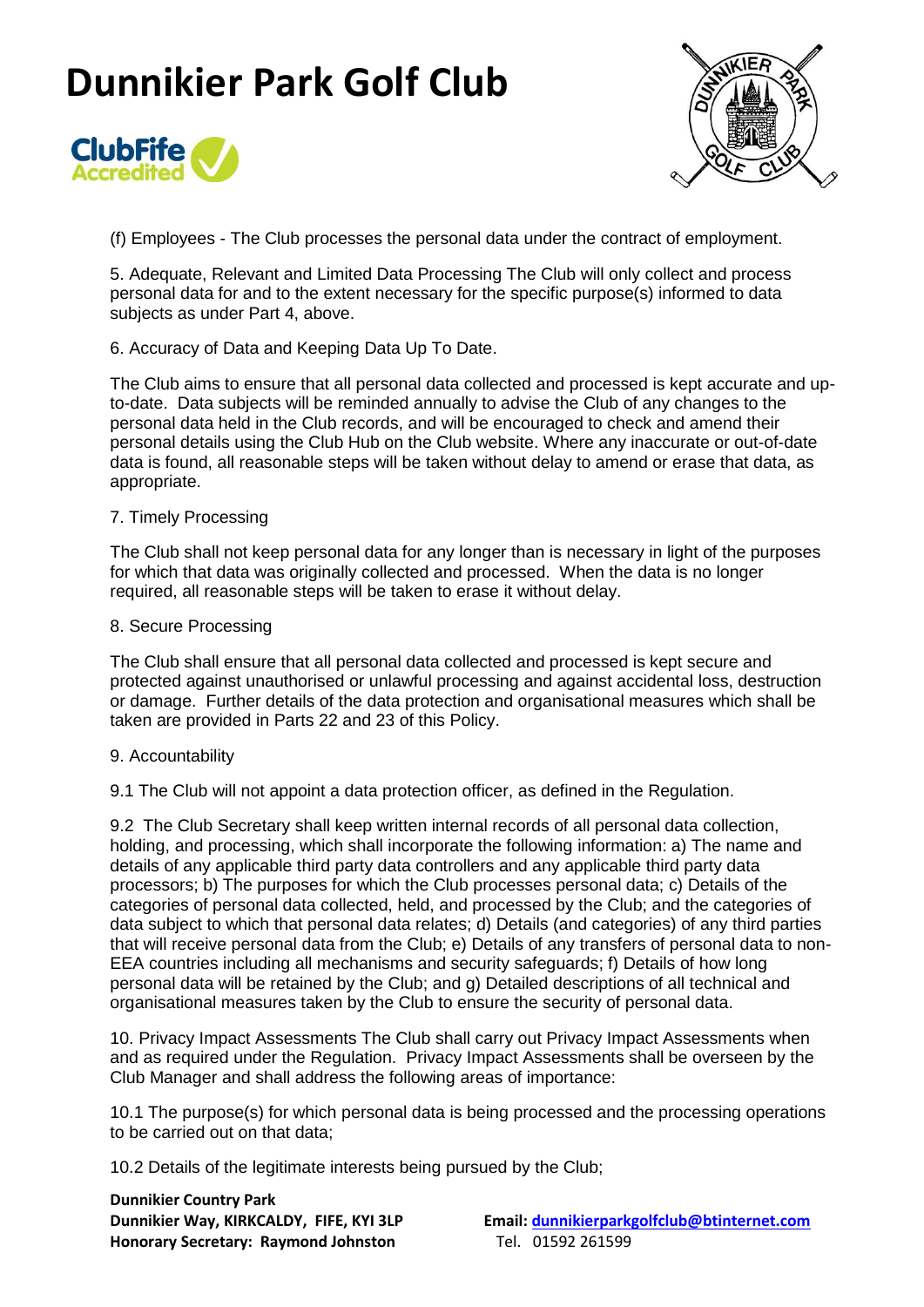



10.3 An assessment of the necessity and proportionality of the data processing with respect to the purpose(s) for which it is being processed;

10.4 An assessment of the risks posed to individual data subjects; and 10.5 Details of the measures in place to minimise and handle risks including safeguards, data security, and other measures and mechanisms to ensure the protection of personal data, sufficient to demonstrate compliance with the Regulation.

11. The Rights of Data Subjects The Regulation sets out the following rights applicable to data subjects: a) The right to be informed; b) The right of access; c) The right to rectification; d) The right to erasure (also known as the 'right to be forgotten'); e) The right to restrict processing; f) The right to data portability; g) The right to object; h) Rights with respect to automated decisionmaking and profiling.

#### 12. Keeping Data Subjects Informed

12.1 The Club shall ensure that the following information is provided to every data subject when personal data is collected: a) Details of the Club including, but not limited to, the identity of any appointed Data Protection Officer; b) The purpose(s) for which the personal data is being collected and will be processed (as detailed in Part 21 of this Policy) and the legal basis justifying that collection and processing; c) Where applicable, the legitimate interests upon which the Club is justifying its collection and processing of the personal data; d) Where the personal data is not obtained directly from the data subject, the categories of personal data collected and processed; e) Where the personal data is to be transferred to one or more third parties, details of those parties; f) Where the personal data is to be transferred to a third party that is located outside of the European Economic Area (the "EEA"), details of that transfer, including but not limited to the safeguards in place (see Part 24 of this Policy for further details concerning such third country data transfers); g) Details of the length of time the personal data will be held by the Club, normally:-

- In the event that a member resigns from the Club, the personal data will be held until the Club Accounts have been completed for the accounting period covering the last subscription payment from the ex-member;

- in the event that an employee leaves employment, the personal data will be retained for up to 7 years from the date of leaving employment of the Club.

- data in respect of visitors and guests will be kept for up to 2 years after the date of temporarily joining the Club (in terms of the Club Constitution), and will then be deleted, unless the visitor or guest has consented that the data be retained by the Club for future communications. h) Details of the data subject's rights under the Regulation; i) Details of the data subject's right to withdraw their consent to the Club's processing of their personal data at any time; j) Details of the data subject's right to complain to the Information Commissioner's Office (the 'supervisory authority' under the Regulation); k) Where applicable, details of any legal or contractual requirement or obligation necessitating the collection and processing of the personal data and details of any consequences of failing to provide it; l) Details of any automated decision-making that will take place using the personal data (including but not limited to profiling), including information on how decisions will be made, the significance of those decisions and any consequences.

**Dunnikier Country Park Honorary Secretary: Raymond Johnston** Tel. 01592 261599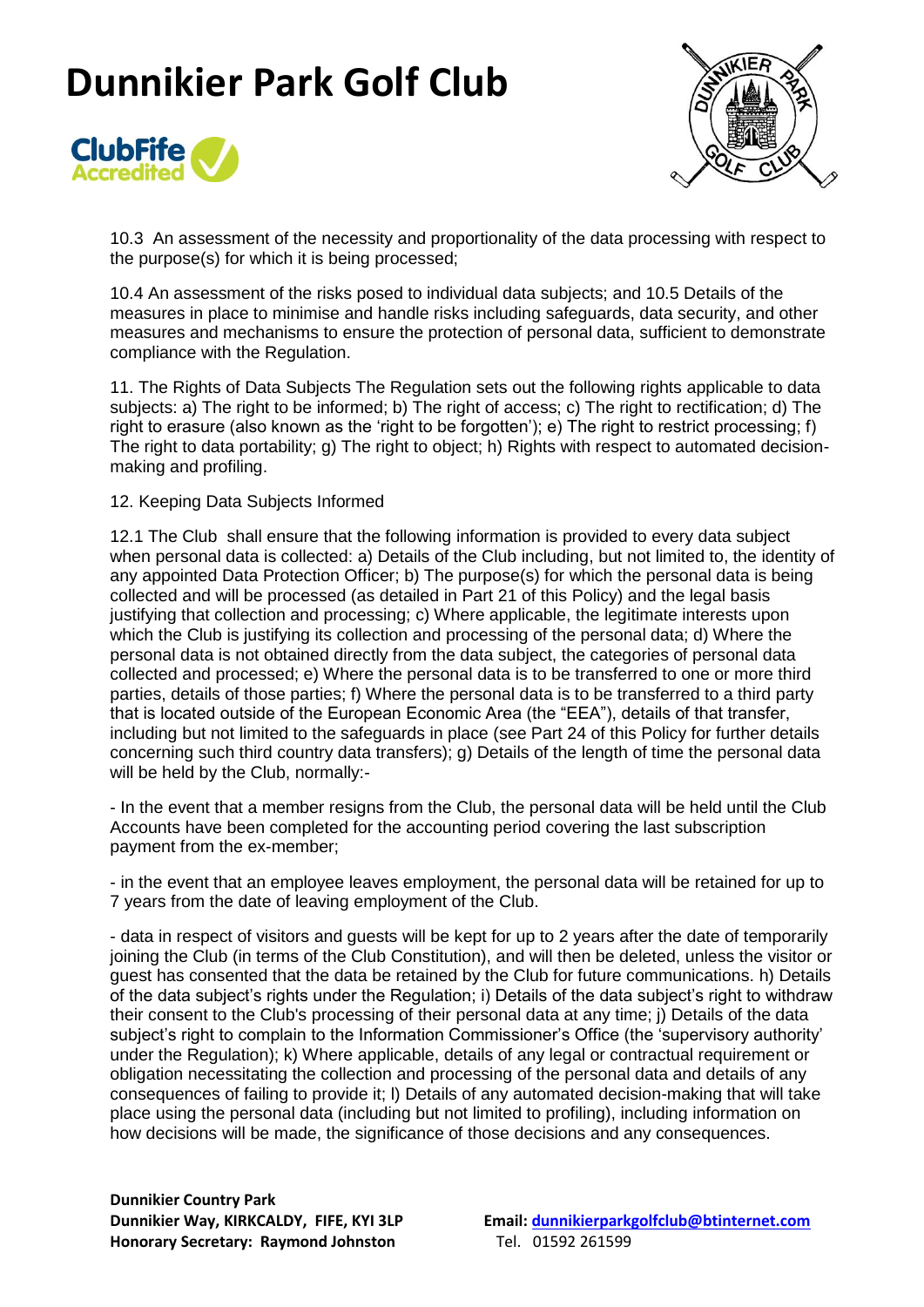



12.2 The information set out above in Part 12.1 shall be provided to the data subject at the following applicable time: 12.1.1 Where the personal data is obtained from the data subject directly, at the time of collection; 12.1.2 Where the personal data is not obtained from the data subject directly (i.e. from another party): a) If the personal data is used to communicate with the data subject, at the time of the first communication; or b) If the personal data is to be disclosed to another party, before the personal data is disclosed; or c) In any event, not more than one month after the time at which the Club obtains the personal data.

### 13. Data Subject Access

13.1 A data subject may make a subject access request ("SAR") at any time to find out more about the personal data which the Club holds about them. The Club is normally required to respond to SARs within one month of receipt (this can be extended by up to two months in the case of complex and/or numerous requests, and in such cases the data subject shall be informed of the need for the extension).

13.2 All subject access requests received must be forwarded to the Club Manager, and data subjects will be advised of the contact details to enable such contact.

13.2 The Club does not charge a fee for the handling of normal SARs. The Club reserves the right to charge reasonable fees for additional copies of information that has already been supplied to a data subject, and for requests that are manifestly unfounded or excessive, particularly where such requests are repetitive.

### 14. Rectification of Personal Data

14.1 If a data subject informs the Club that personal data held by the Club is inaccurate or incomplete, requesting that it be rectified, the personal data in question shall be rectified, and the data subject informed of that rectification, within one month of receipt the data subject's notice (this can be extended by up to two months in the case of complex requests, and in such cases the data subject shall be informed of the need for the extension).

14.2 In the event that any affected personal data has been disclosed to third parties, those parties shall be informed of any rectification of that personal data.

### 15. Erasure of Personal Data

15.1 Data subjects may request that the Club erases the personal data it holds about them in the following circumstances: a) It is no longer necessary for the Club to hold that personal data with respect to the purpose for which it was originally collected or processed. The data subject wishes to withdraw their consent to the Club holding and processing their personal data; b) The data subject objects to the Club holding and processing their personal data (and there is no overriding legitimate interest to allow the Club to continue doing so) (see Part 18 of this Policy for further details concerning data subjects' rights to object); c) The personal data has been processed unlawfully; d) The personal data needs to be erased in order for the Club to comply with a particular legal obligation; 15.2 Unless the Club has reasonable grounds to refuse to erase personal data, all requests for erasure shall be complied with, and the data subject informed of the erasure, within one month of receipt of the data subject's request (this can be extended by up to two months in the case of complex requests, and in such cases the data subject shall be informed of the need for the extension). 15.3 In the event that any personal

**Dunnikier Country Park Honorary Secretary: Raymond Johnston** Tel. 01592 261599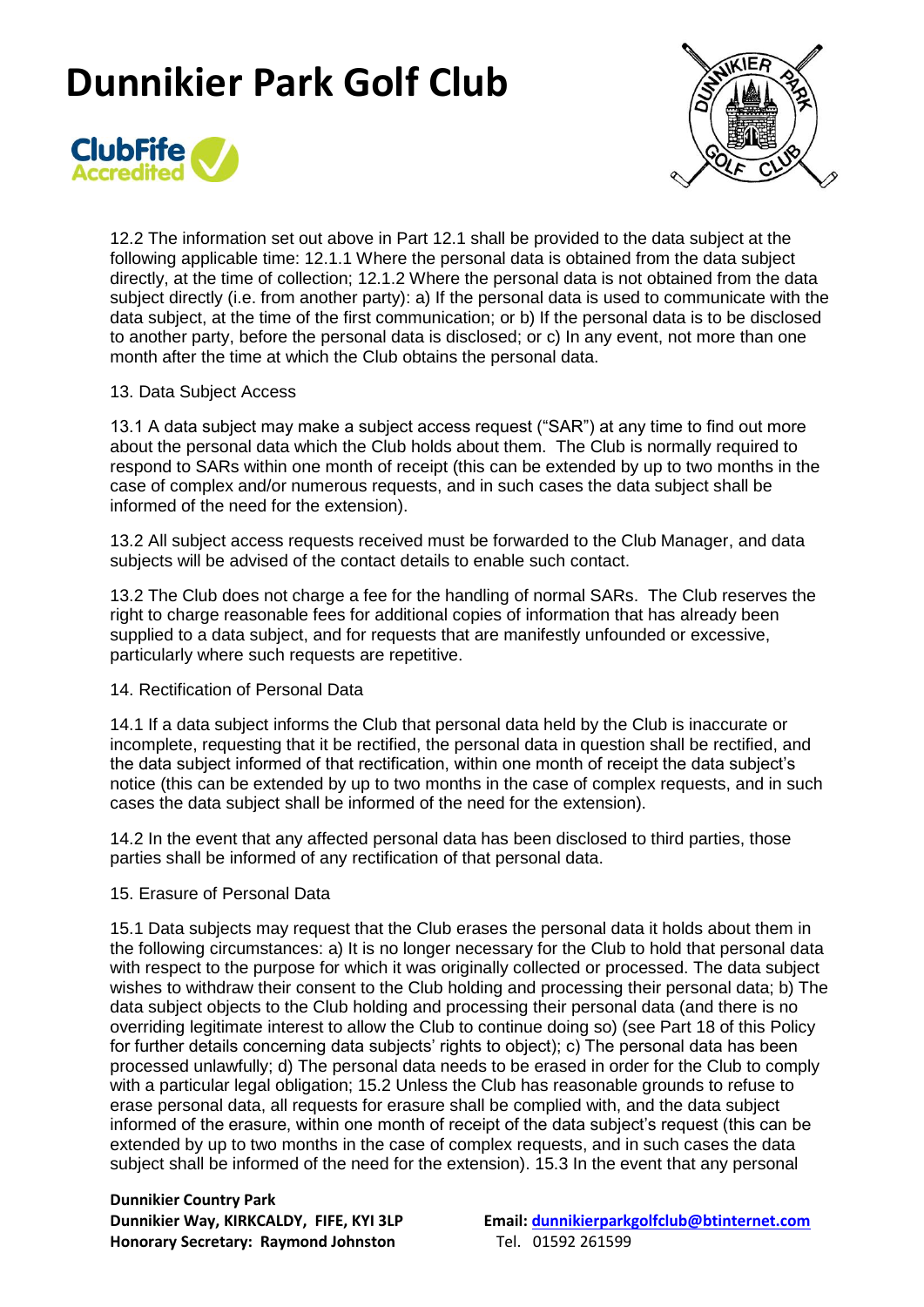



data that is to be erased in response to a data subject request has been disclosed to third parties, those parties shall be informed of the erasure (unless it is impossible or would require disproportionate effort to do so).

16. Restriction of Personal Data Processing 16.1 Data subjects may request that the Club ceases processing the personal data it holds about them. If a data subject makes such a request, the Club shall retain only the amount of personal data pertaining to that data subject that is necessary to ensure that no further processing of their personal data takes place.

16.2 In the event that any affected personal data has been disclosed to third parties, those parties shall be informed of the applicable restrictions on processing it (unless it is impossible or would require disproportionate effort to do so).

### 17. Data Portability

The Club does not process personal data using automated means.

18. Objections to Personal Data Processing

18.1 Data subjects have the right to object to the Club processing their personal data based on legitimate interests (including profiling), direct marketing (including profiling).

18.2 Where a data subject objects to the Club processing their personal data based on its legitimate interests, the Club shall cease such processing forthwith, unless it can be demonstrated that the Club's legitimate grounds for such processing override the data subject's interests, rights and freedoms; or the processing is necessary for the conduct of legal claims.

19. Automated Decision-Making

The Club does not use personal data for the purposes of automated decision-making.

20. Profiling. The Club does not use personal data for profiling purposes.

21. Personal Data The following personal data may be collected, held, and processed by the Club:

Members - to participate in the activities of the Club a) Full name, gender and date of birth; b) Contact details including home address, telephone number, mobile number and email address; c) Members banking details, including bank sort code and bank account number; d) If submitted, the members photograph to be added onto the Club website; e) If relevant, a copy of any child protection Disclosure Application; f) Golfing competition participation results and golfing handicap;

Guests & Visitors - to invite previous visitors to return to the Club g) Full name, gender and date of birth; h) Date of temporary membership; i) Amount of green fee; j) Contact details including home address, telephone number, mobile number and email address;

Employees - within contracts of employment k) Full name, gender and date of birth; l) Contact details including home address, telephone number, mobile number and email address; m) Employees banking details, including bank sort code and bank account number; n) National

**Dunnikier Country Park Honorary Secretary: Raymond Johnston** Tel. 01592 261599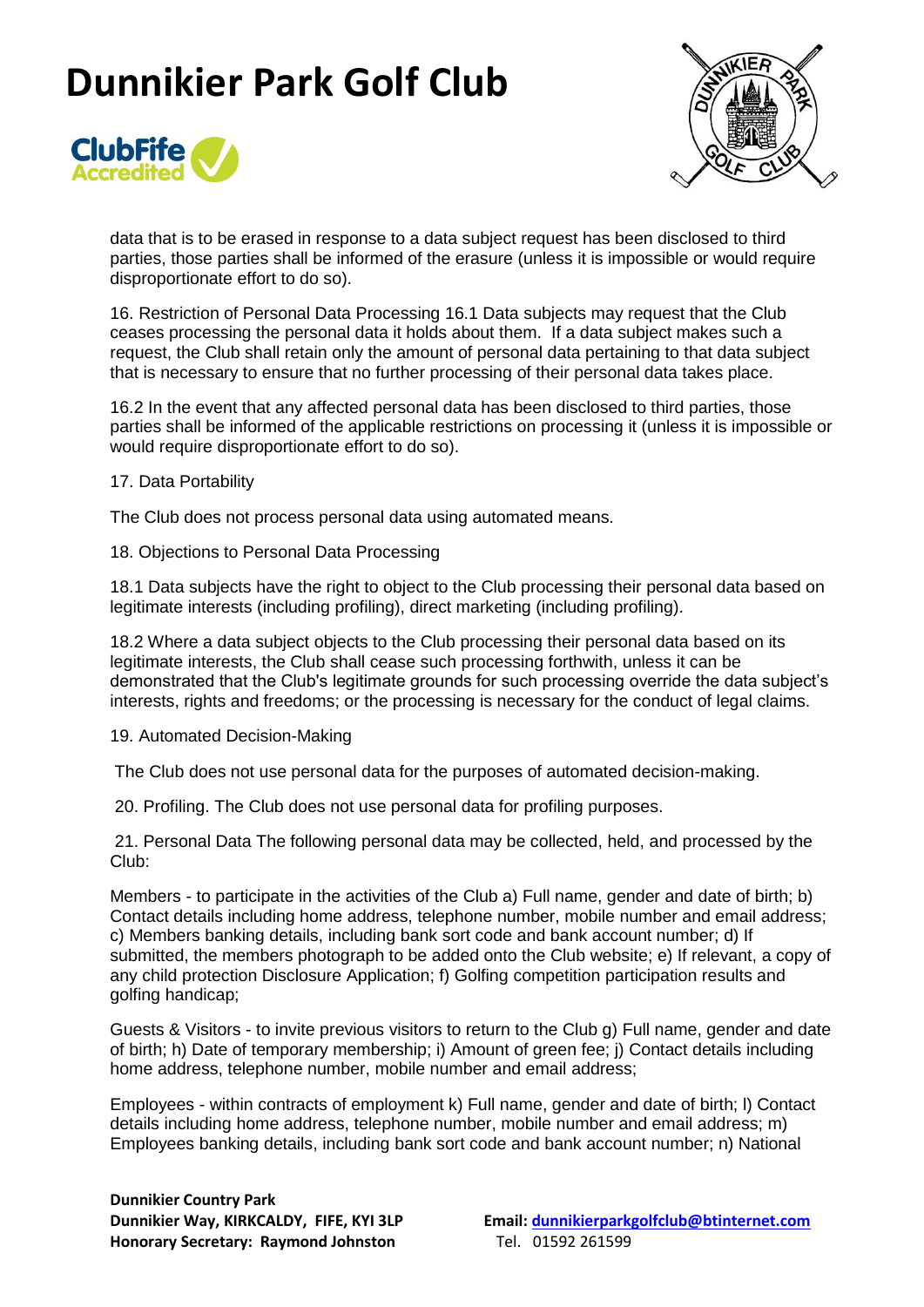



Insurance number and HMRC tax codes; o) Level of personal contributions to the Club's pension scheme;

### 22. Data Protection Measures

The Club shall ensure that all its employees, agents, contractors, or other parties working on its behalf comply with the following when working with personal data: a) All emails containing personal data must be pass word protected. b) Where any personal data is to be erased or otherwise disposed of for any reason (including where copies have been made and are no longer needed), it should be securely deleted and disposed of. Hardcopies should be shredded, and electronic copies should be deleted securely. c) Personal data may be transmitted over secure networks only; transmission over unsecured networks is not permitted in any circumstances; d) Where Personal data is to be transferred in hardcopy form it should be passed directly to the recipient. e) No personal data may be shared informally. f) All hardcopies of personal data, along with any electronic copies stored on physical, removable media should be stored securely in a locked box, drawer, cabinet or similar; g) No personal data may be transferred to any employees, agents, contractors, or other parties, whether such parties are working on behalf of the Club or not, without the authorisation of the Club Manager; h) Personal data must be handled with care at all times and should not be left unattended or on view to unauthorised employees, agents, sub-contractors or other parties at any time; i) If personal data is being viewed on a computer screen and the computer in question is to be left unattended for any period of time, the user must lock the computer and screen before leaving it; j) No personal data should be stored on any mobile device (including, but not limited to, laptops, tablets and smartphones), whether such device belongs to the Club. k) All personal data stored electronically should be backed up with backups stored offsite. All backups should be encrypted. l) All electronic copies of personal data should be stored securely using passwords and data encryption (where available for banking and financial transmissions); m) All passwords used to protect personal data should be changed regularly and should not use words or phrases that can be easily guessed or otherwise compromised. Under no circumstances should any passwords be written down or shared between any employees, agents, contractors, or other parties working on behalf of the Company, irrespective of seniority or department. If a password is forgotten, it must be reset using the applicable method n) Personal data held by the Club will only be used to provide data subjects with information regarding Club services, including events and services which are sub-contracted to a 3rd party, e.g. the professional shop and clubhouse catering services.

23. The Club shall ensure that the following measures are taken with respect to the collection, holding, and processing of personal data: a) Office employees, agents, contractors, or other parties working on behalf of the Club shall be made fully aware of both their individual responsibilities and the Club's responsibilities under the Regulation and under this Policy, and shall be provided with a copy of this Policy; b) Only employees, agents, sub-contractors, or other parties working on behalf of the Club that need access to, and use of, personal data in order to carry out their assigned duties correctly shall have access to personal data held by the Club; c) Those employees, agents, contractors, or other parties working on behalf of the Club

**Dunnikier Country Park Honorary Secretary: Raymond Johnston** Tel. 01592 261599